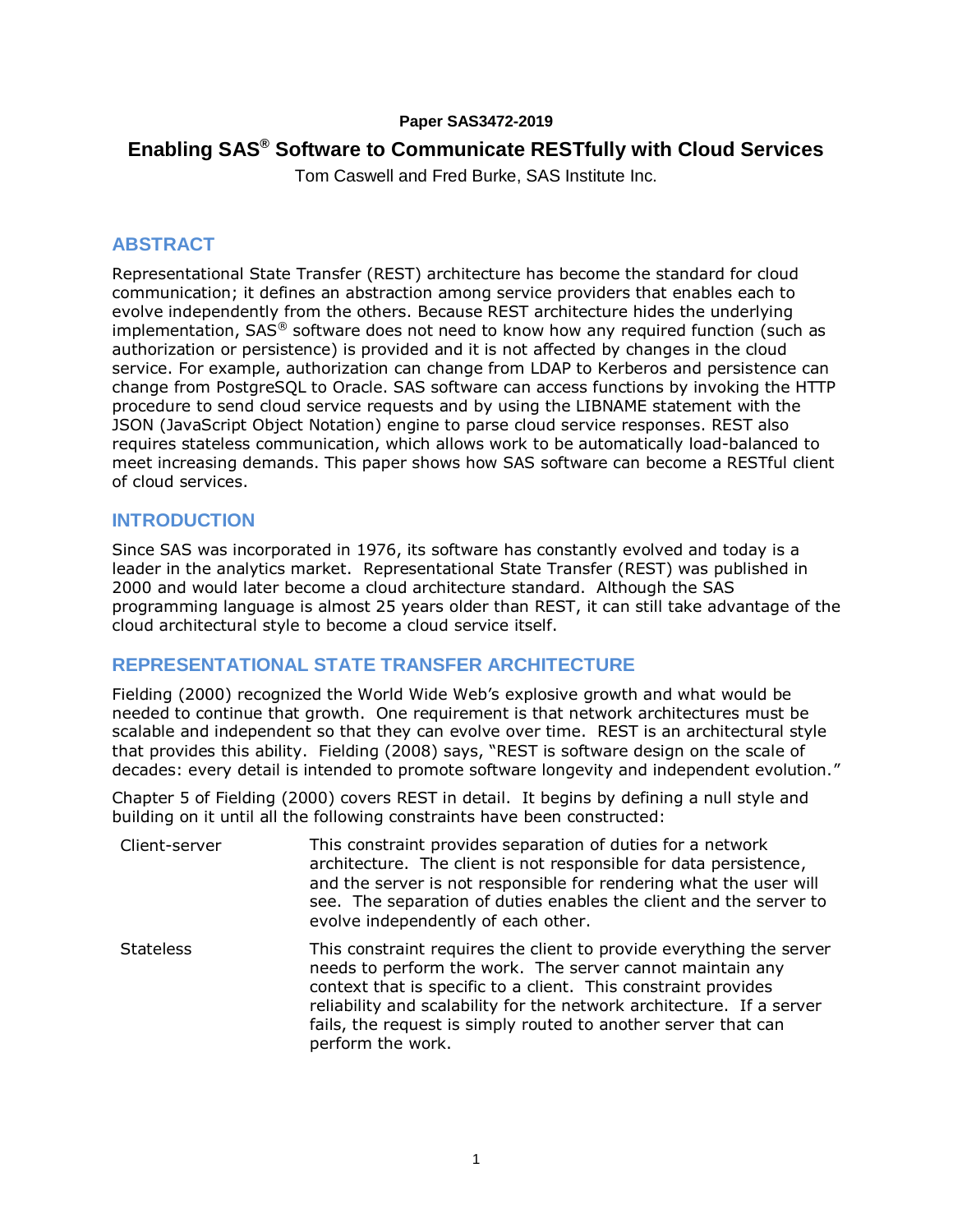| Cache             | This constraint allows the client to keep responses from the<br>server that are suitable for caching. This can improve<br>performance.                                                                                                                                                                                                                                                                                                                                                                                                                                                                                              |
|-------------------|-------------------------------------------------------------------------------------------------------------------------------------------------------------------------------------------------------------------------------------------------------------------------------------------------------------------------------------------------------------------------------------------------------------------------------------------------------------------------------------------------------------------------------------------------------------------------------------------------------------------------------------|
| Uniform interface | This constraint is especially critical to the REST architectural style.<br>It requires the server not to be coupled to the work it provides. A<br>typical example of this constraint pertains to persistence. A<br>server needs to store information in its original state, but the<br>persistence mechanism should not be exposed. A uniform<br>interface allows one database vendor to be exchanged with<br>another database vendor such that the client cannot see the<br>change. Thus, the system can evolve without disruption. This<br>constraint also identifies hypermedia as the engine of application<br>state (HATEOAS). |
| Layered system    | This constraint provides a single view of the system to clients.<br>This constraint promotes performance and reliability through<br>business logic encapsulation in a single interface and through<br>network failover. Gateway APIs are a typical implementation.                                                                                                                                                                                                                                                                                                                                                                  |
| Code-on-demand    | This constraint is optional and allows the client to download code<br>from the server and run it.                                                                                                                                                                                                                                                                                                                                                                                                                                                                                                                                   |

## **Hypermedia as the Engine of Application State (HATEOAS)**

Hypermedia allows the server to provide functions for the client without coupling itself to the client. For example, the HTTP protocol uses links as hypermedia[.Figure 1](#page-1-0) shows a typical workflow that provides a data source, performs analytics on the data source, and publishes the results from the analytics.



### **Figure 1 Analytics with Direct Connections**

<span id="page-1-0"></span>Each connection is a direct coupling between two components. A component in the system cannot be replaced without affecting the other components. For example, if a database vendor changes, a new Java Database Connectivity (JDBC) driver needs to be recompiled, tested, and deployed.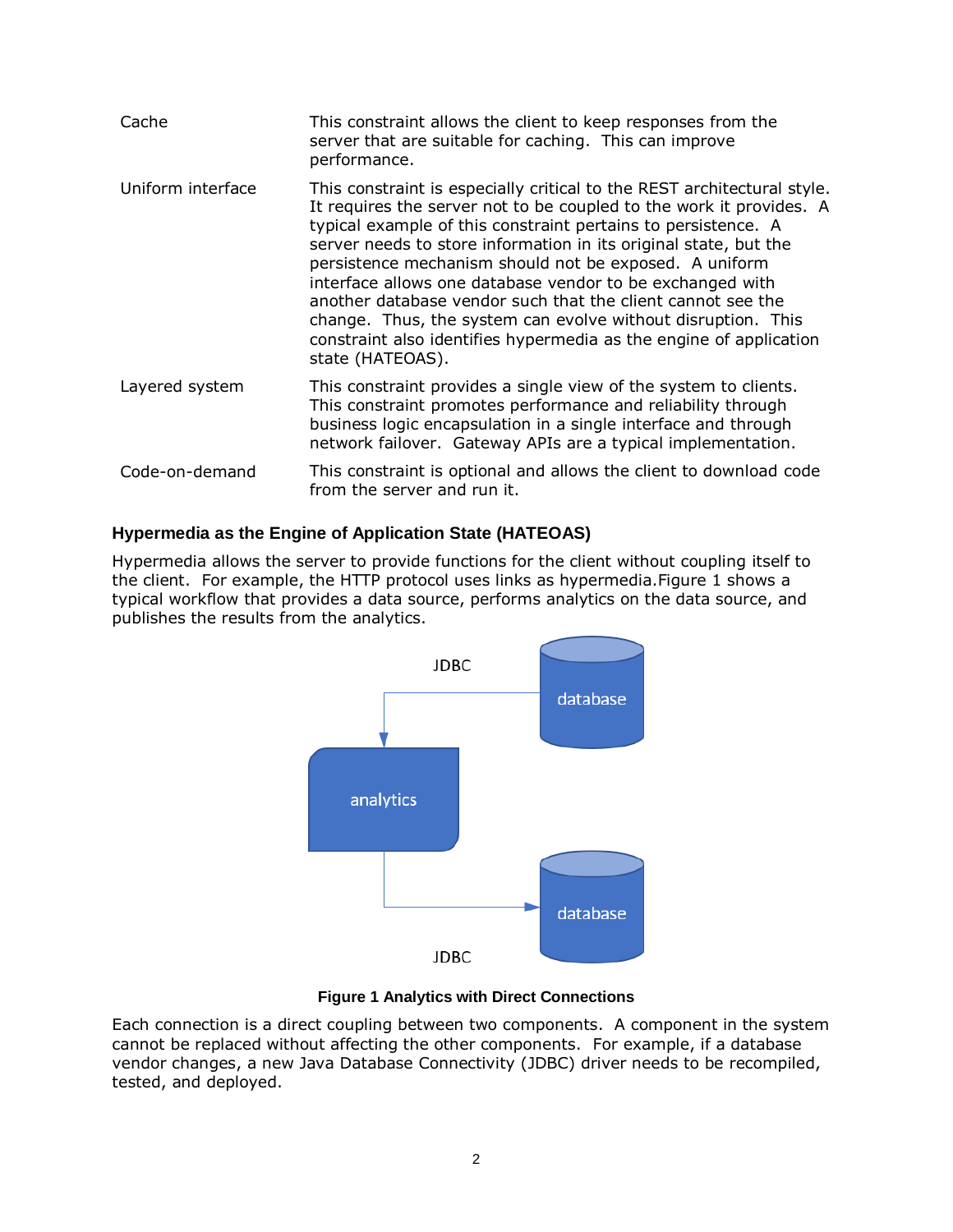[Figure 2](#page-2-0) shows how HTTP methods and uniform resource identifiers (URIs) can help uncouple the components from each other.



#### **Figure 2 Analytics with HTTP Connections**

<span id="page-2-0"></span>The service implementation is hidden by the HTTP URI, such as /data/postgres, which is considered an identity. A service can be replaced, but the replacement must have its own URI. For example, if the results database vendor changes and its identity is now /data/mysql, each instance of /data/postgres will need to be changed to /data/mysql.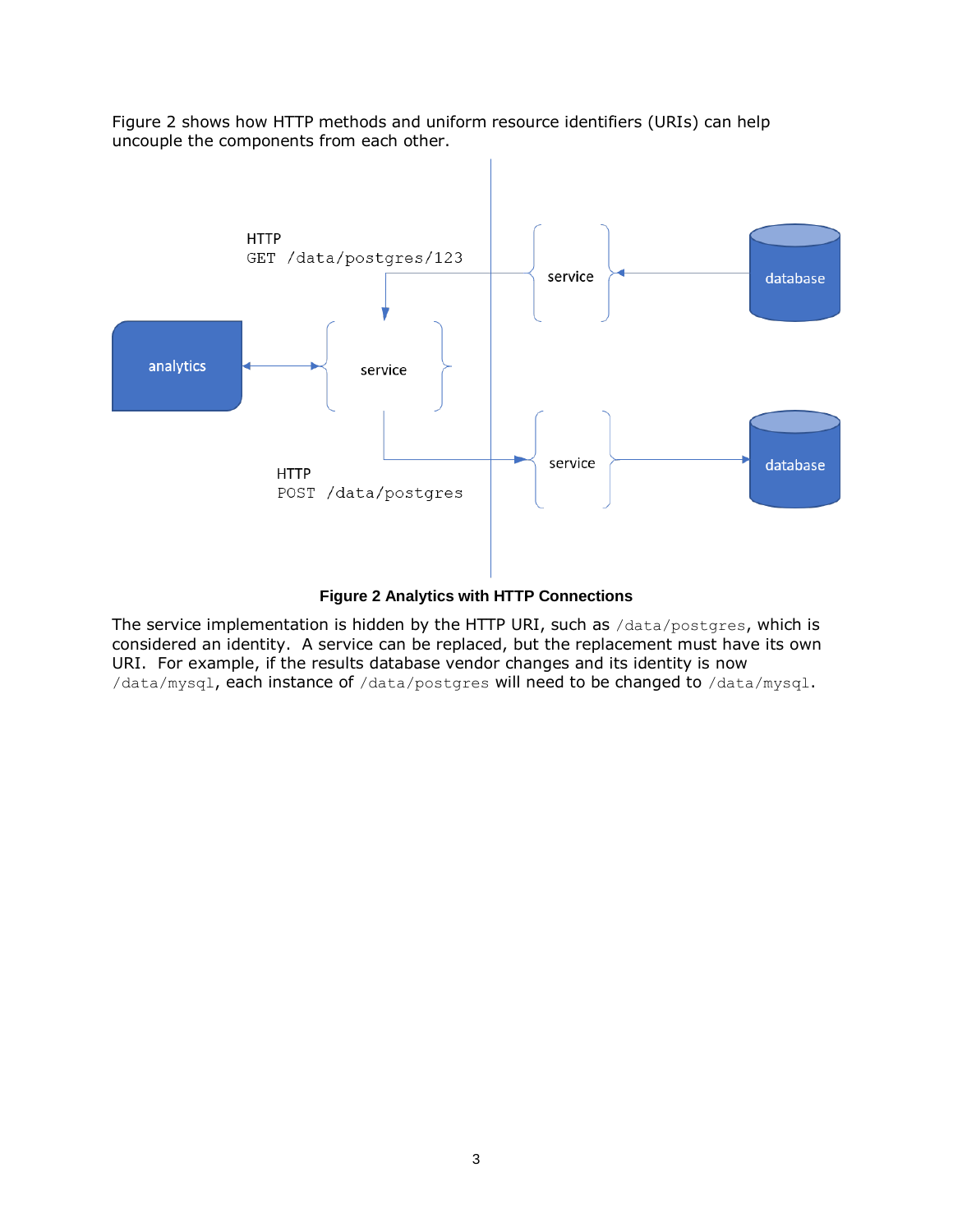[Figure 3](#page-3-0) shows how HATEOAS allows the components to be replaced without affecting the other components.





<span id="page-3-0"></span>The link relations identify the task that is to be performed without exposing the implementation or the identity. The URI can change, but the link relation stays the same. For example, suppose that the results database vendor changes and its identity is now /data/mysql. Because the client knows only the publishResults link relation, it never knows the difference when the service changes the link URI, and the analytics continue uninterrupted.

It is also important to note the stateless constraint for this system. Each request and response must be implemented in a way such that no state is maintained by the server. After the request is serviced and the response returned, the server is done with its work and is idle. The stateless constraint allows automatic load management and reliability. If another server needs to perform the work, the request is simply rerouted and the work continues. Typical examples of state would be context that persists in the session or the server waiting for another request to continue working.

Fielding (2008) says, "A REST API should spend almost all of its descriptive effort in defining the media type(s) … and/or hypertext-enabled mark-up for existing standard media types." The design effort spent here will allow the system to independently evolve over time without interruption.

# **SAS AS A RESTFUL ARCHITECTURE**

How can HATEOAS (hypermedia as the engine of application state) be used within your SAS code? A good example that shows this approach can be obtained from Model Studio in SAS<sup>®</sup> Visual Mining and Machine Learning version 8.4. You can use Model Studio to create a simple pipeline that connects a Decision Tree node to the Data node. After you successfully run the pipeline, you can download the score API code by going to the **Pipeline**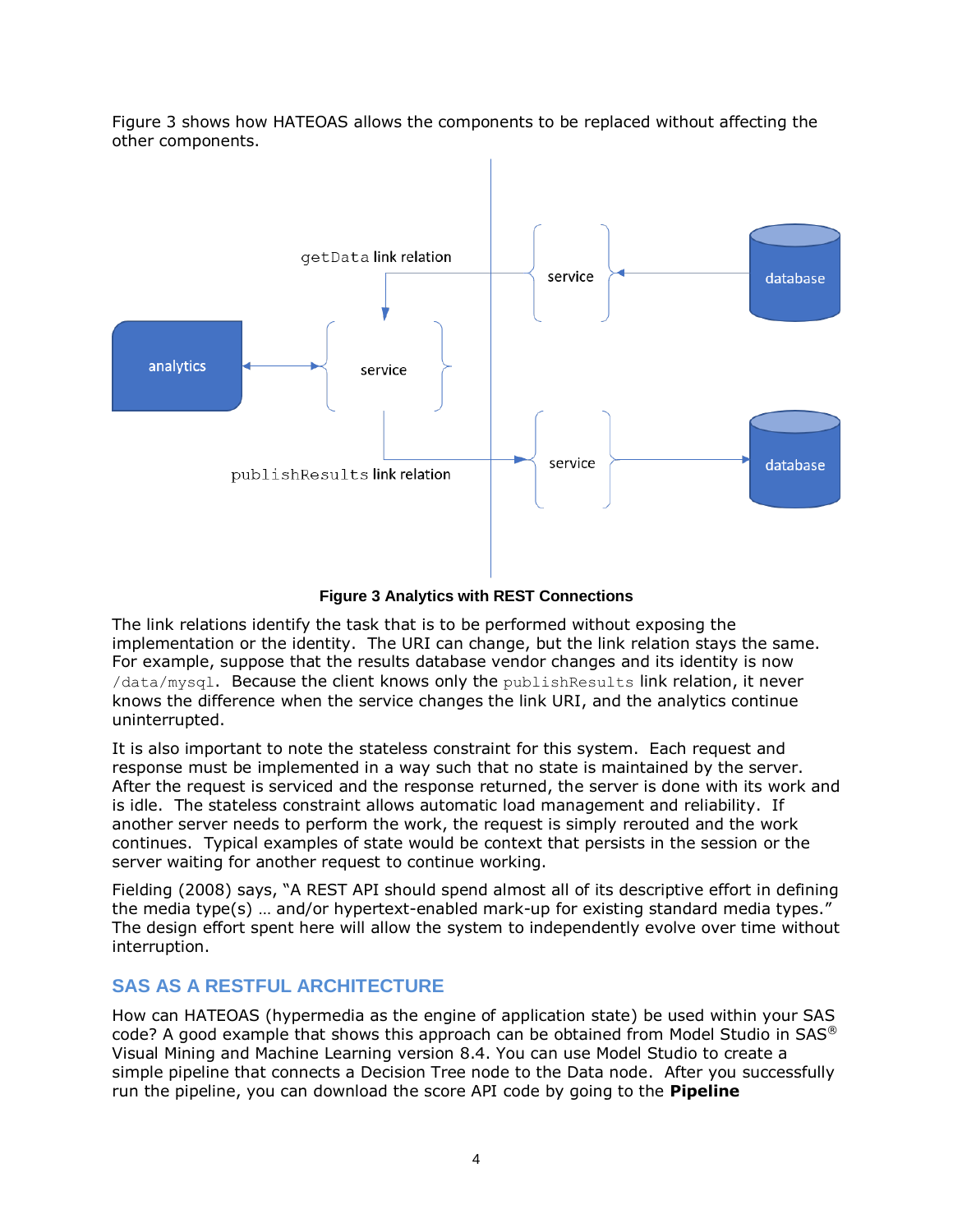**Comparison** tab, clicking the  $\cdot$  icon, and selecting the **Download score API** link. An example of the downloaded code is shown in full in Appendix A. This section describes aspects of that code in relationship to HATEOAS.

The SAS code in Appendix A demonstrates how SAS can make use of HATEOAS. It consists of three macros (the main macro, %*DMScoreModel*, and two supporting macros, %*determineJobStatus* and *%echofile*) as well as some set-up code and the call to the main macro. The purpose of this code is to run the score code that is generated by the Decision Tree model against a specified set of data and produce an output data set. The downloaded score API code can be run in SAS® Studio. Any modeling node in a Model Studio pipeline will generate similar score API code that can be executed this way.

The HTTP procedure call made in the main macro sends a request to the model's scoreExecutions endpoint to run the score code. The information available in the response body is used to determine when the execution of the scoring process is complete. This endpoint, along with other SAS RESTful API endpoints, includes a 'links' section in the body of the response that is returned by a successfully completed HTTP request. It is the information in the 'links' section that enables the use of HATEOAS. For each link in the 'links' section, three pieces of information are needed: the relationship name, the HREF, and the Accept header type. Use this information to first find the relationship of interest and then to collect the URI and the Accept header type to specify in the next HTTP procedure call.

In the following DATA step, the  $data\_null$ ; code block generates a map file that tells the JSON engine (in the LIBNAME statement) how to parse the 'links' section in the JSON file that the FILEREF=option specifies. You can use this map code to extract the content of the 'links' section that almost any SAS RESTful API endpoint returns.

For the %*determineJobStatus* macro, it is the 'self' relationship information that is needed. The second data null ; code block extracts the HREF link and the Accept header type of the 'self' relationship and assigns them to macro variables so that they can later be used by this macro.

```
 filename mapfile TEMP;
     data null;
        file mapfile;
        put '{';
        put ' "DATASETS": [';
        put ' {';
       put ' "DSNAME": "links", ';
        put ' "TABLEPATH": "/root/links",';
       put ' "VARIABLES": [';
       put ' {';
put ' "NAME": "rel", ';
put ' "TYPE": "CHARACTER", ';
       put ' "PATH": "/root/links/rel", ';<br>put ' "CURRENT LENGTH": 63';
                   " "CURRENT LENGTH": 63';
       put ' {}_{\text{put}} ',';<br>put ' {';
       put '
put ' "NAME": "href", ';
put ' "TYPE": "CHARACTER", ';
put ' "PATH": "/root/links/href", ';
put ' "CURRENT LENGTH": 2047';
       put ' },';
       put ' {';
       put ' "NAME": "type", ';
       put ' "TYPE": "CHARACTER", ';
```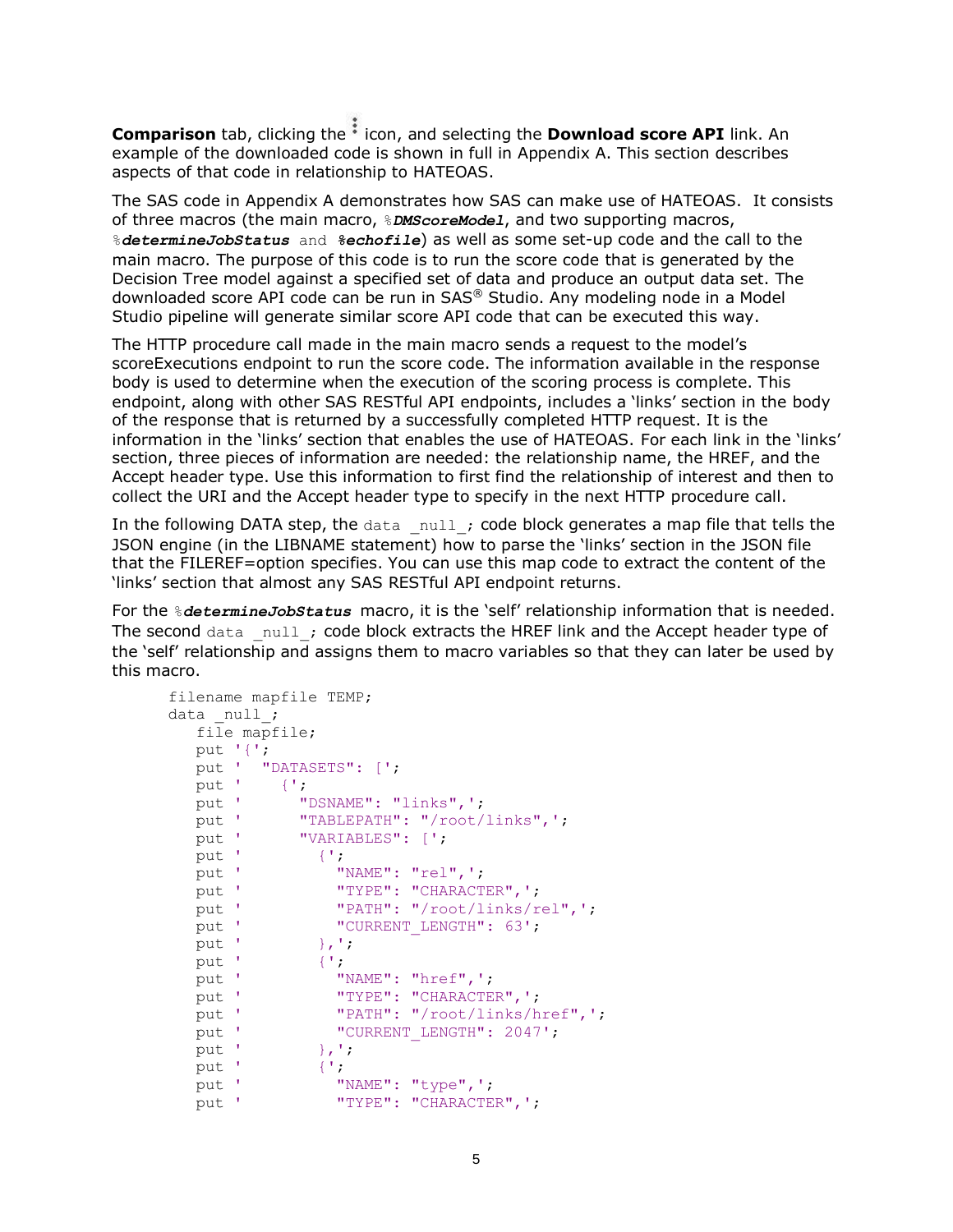```
put ' "PATH": "/root/links/type",';<br>put ' "CURRENT LENGTH": 255':
                  " CURRENT LENGTH": 255';
   put ' }';
   put ' ]';
   put ' \}';
   put ' ]';
   put '}';
 run;
 libname jsonlib JSON fileref=resp map=mapfile;
 %let selfHref =;
 %let selfType =;
data null;
   set jsonlib.links;
       where rel eq 'self';
   call symput("selfHref", href);
    call symput("selfType", type);
 run;
 filename mapfile;
 libname jsonlib;
```
By obtaining the URI and associated media type in this manner, the SAS code has the information it needs to make a RESTful call to any link available in the 'links' section. The documentation for each of the public SAS RESTful APIs describes the available links (SAS Institute Inc. 2019).

The SAS code in the %*determineJobStatus* macro shows how to configure the HTTP procedure request to use this information so that the RESTful call, as specified by the relationship name, can be properly submitted. This is what HATEOAS is all about, making an HTTP request and then using the returned information to make additional HTTP requests to accomplish the desired task. In this example, that task is to determine when the execution of the score code completes and whether it completed successfully.

It is important to note that when the Accept header is obtained, it will not include the return type format specification. The desired format needs to be appended to the Accept type header before the HTTP procedure request is submitted. Most SAS RESTful APIs support at least the JSON and XML formats. The following code indicates that the response body is expected to be in JSON format:

```
"Accept"="& mediaType.+json"
```
If XML is the desired format, then simply append  $+xml$  instead of  $+json$ .

The following lines of code, from the main macro, show that a call to the %*determineJobStatus* macro is made only if the scoreExecutionState is either "running" or "pending" when it is first checked. If the %*determineJobStatus* macro is called, then a request is made every second to see whether the state has changed from either of these two states (or the timeout limit has been reached), at which point the macro is exited. Once back in the main macro, a determination is made as to the current state of the scoring job, as follows: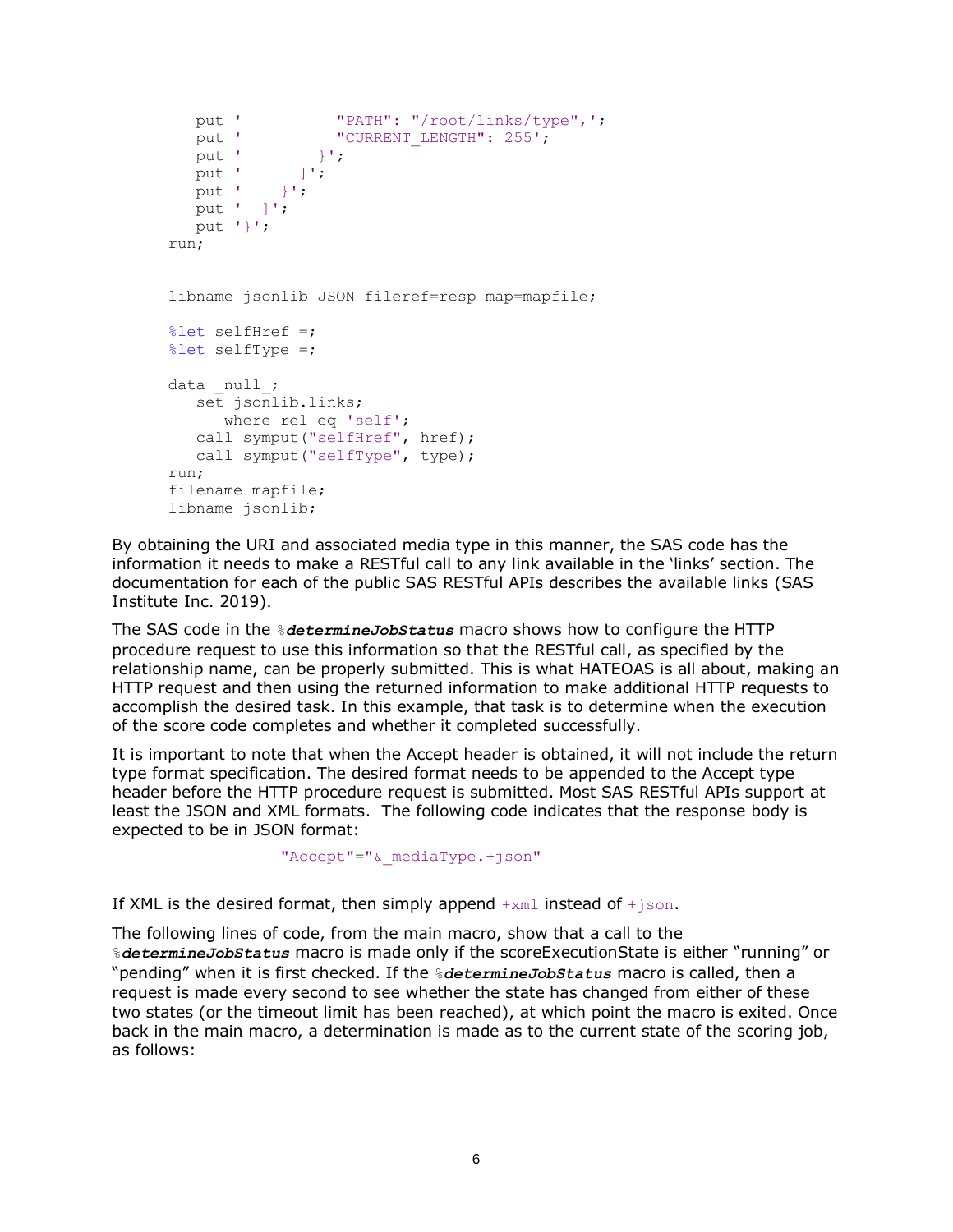```
 /*
 * If the job hasn't completed yet, then start polling the job until it
 * is done or it times out.
 */
 %if "&scoreExecutionState" in ("running" "pending") %then %do;
    %determineJobStatus(&selfHref, &selfType, scoreExecutionState);
    %if %sysevalf(&syscc > 4) %then %do;
       %put ERROR: An error was encountered while determining the job
            status. ErrCode: &syscc;
       %goto exitM;
    %end;
 %end;
 %if "&scoreExecutionState" eq "completed" %then %goto exitM;
 %else
 %if "&scoreExecutionState" in ("running" "pending") %then %do;
    %put WARNING: The job did not complete yet. Its state is:
         &scoreExecutionState;
    %goto exitM;
 %end;
 %else %if "&scoreExecutionState" in ("canceled" "timedOut") %then %do;
    %put WARNING: The job%str(%')s state is: &scoreExecutionState;
    %goto exitM;
 %end;
 %else %do;
    %put ERROR: The job failed. View the job%str(%')s log via the Jobs
         icon in SAS Environment Manager. The job%str(%')s name start
         out as 'The Scoring operation for Data Mining model ...';
    %goto exitM;
 %end;
```
When the scoreExecutionState is set to "completed", then the data set that was generated by the score code and specified by the outputTableName macro variable will exist in the caslib that is specified by the outputCasLib macro variable.

### **Running in SAS® Studio**

As mentioned previously, the downloaded score code can be run in the web-based SAS Studio application. When you are running Model Studio, you can start SAS Studio and run the downloaded score code by selecting **Develop SAS Code** from the list of actions

available from the icon and pasting the code into the editor pane of SAS Studio. Before you submit the code, modify the following two lines to specify the caslib to write to and the data set name to assign to the new file.

```
%let outputCasLib = OUTPUT CAS LIB NAME;
\text{Set} outputTableName = OUTPUT CAS TABLE NAME;
```
The SAS Studio environment provides you two important benefits: The first is that since you already authenticated yourself to the web application, you do not need to generate a separate token to pass to the compute server. Instead the HTTP request just needs to specify the following line for the compute service to be able to execute the code on your behalf:

OAUTH\_BEARER=SAS\_SERVICES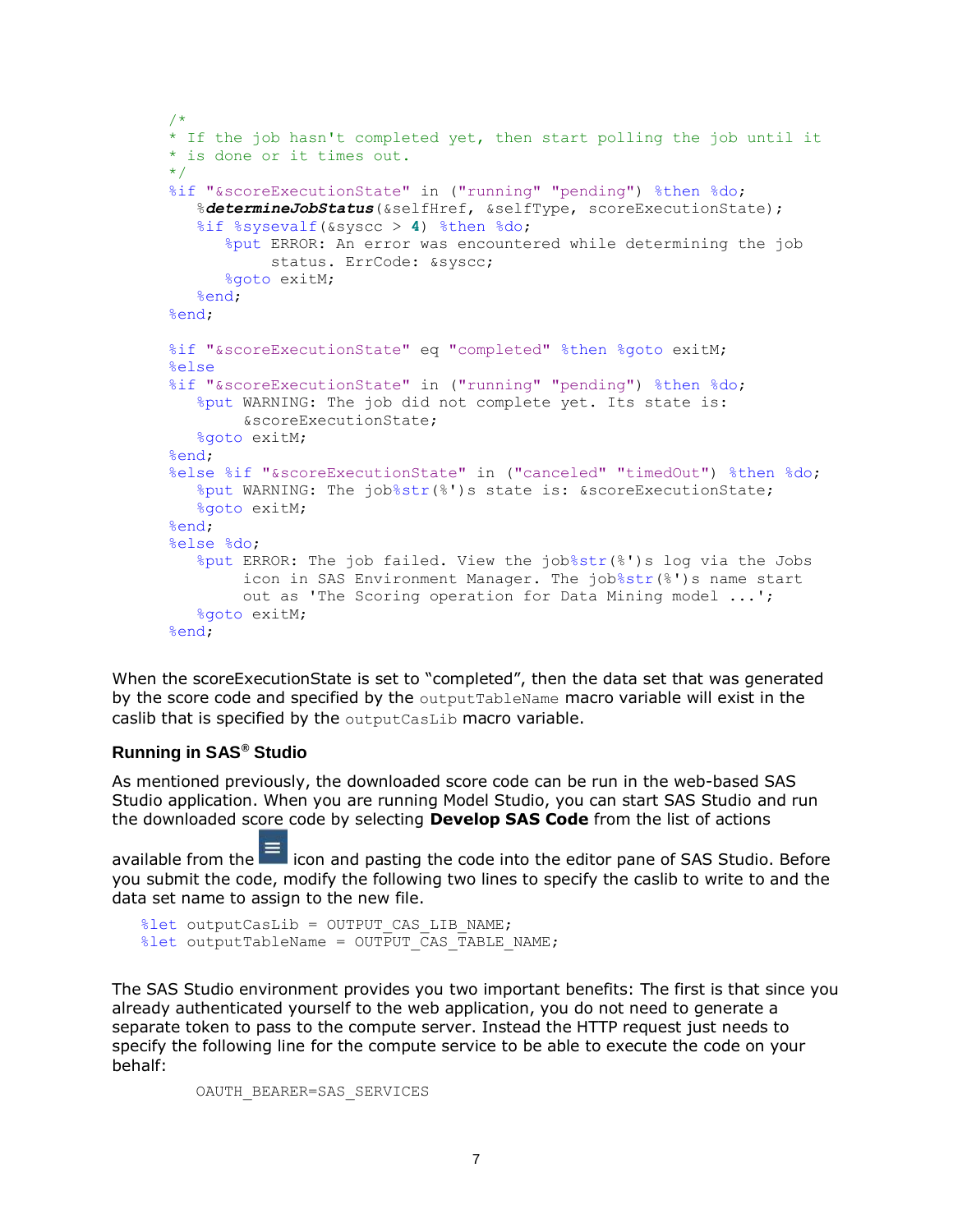The second benefit is that you do not need specify the host and port information. Instead, the following code extracts that information from the run-time environment and assigns it to a macro variable, which is then used in the generation the URI:

```
 %let servicesBaseUrl =;
data null;
    length string $ 1024;
   string= getoption('SERVICESBASEURL');
   call symput('servicesBaseUrl', trim(string));
 run;
```
These two benefits enable you to submit the modified score API code on the server where the Model Studio project was originally created either immediately or at any later time. When submitted, the code will correctly execute provided that the referenced model and scoring data set both still exist on that server.

# **ANALYTICS USE CASE AND TOPOLOGY**

Model scoring is an example of analytics you might want to perform. [Figure 4](#page-7-0) shows how a model is defined, trained, and published. Then you can use the published code to make business decisions.



<span id="page-7-0"></span>**Figure 4 Model Scoring**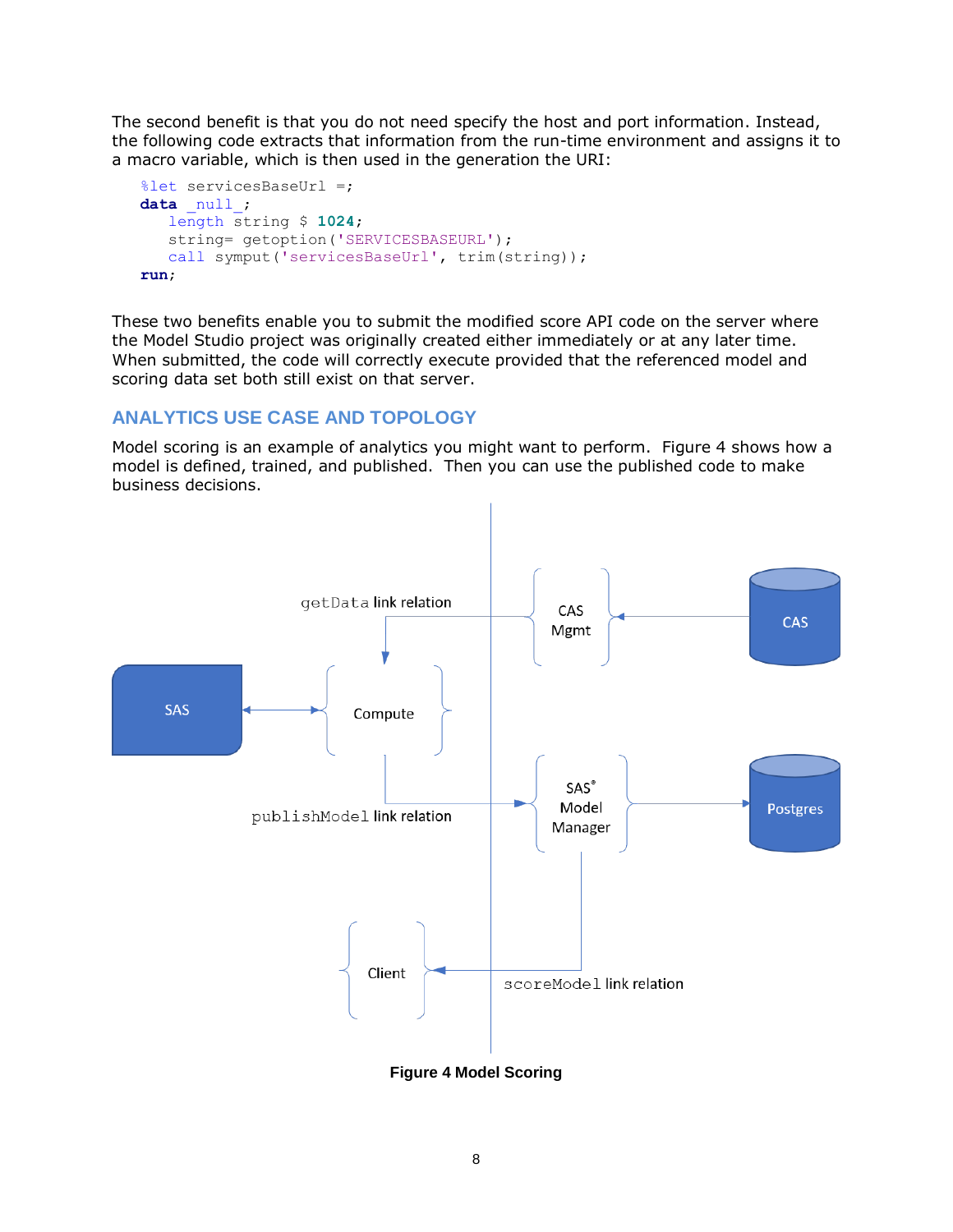Each of the services in [Figure 4](#page-7-0) performs a function and is completely isolated from the other services. If you replace SAS® Model Manager with another service that implements the publishModel and scoreModel link contracts, the Compute and Client services won't see any changes.

### **CONCLUSION**

SAS software can behave as a cloud service and communicate with other cloud services RESTfully by taking advantage of the REST architectural style through the use of PROC HTTP and the use of JSON in the LIBNAME statement. SAS software can run as a cloud service to operate without database awareness, enforce security without credentials management, and recognize a multi-tenancy environment without any additional configuration. SAS code can move to the cloud and work undisturbed, even as the system around it evolves.

## **APPENDIX A**

The following score API code has been downloaded from a Decision Tree node. The formatting has been slightly altered for presentation in this paper.

```
/****************************************************************************
** Macro: Score Data Mining Model
**
** Description: Score the specified model by using the score execution
** service.
****************************************************************************/
/****************************************************************************
* Edit the following options to customize the scoring operation:
* outputCasLib: (REQ)The name of the caslib where the score output table
             is to be written.
* outputTableName: (REQ) The name of the output scoring table to create. 
****************************************************************************/
  % let outputCasLib = OUTPUT CAS LIB NAME;% let outputTableName = OUTPUT CAS TABLE NAME; /*************************************
    * The main macro DMScoreModel
    *************************************/
    %macro DMScoreModel(projectId, modelId, datasourceUri, outputCasLib,
                       outputTableName)/minoperator;
      filename resp TEMP;
      filename headers TEMP;
      filename data TEMP;
      %let u=dataMining/projects/&projectId/models/&modelId/scoreExecutions;
      %let scoreModelUrl =&servicesBaseUrl.&u;
      %let syscc =0;
      proc json out=data pretty;
        write open object;
         write values "dataTableUri" "&datasourceUri";
         write values "outputCasLibName" "&outputCasLib";
         write values "outputTableName" "&outputTableName";
         write close;
```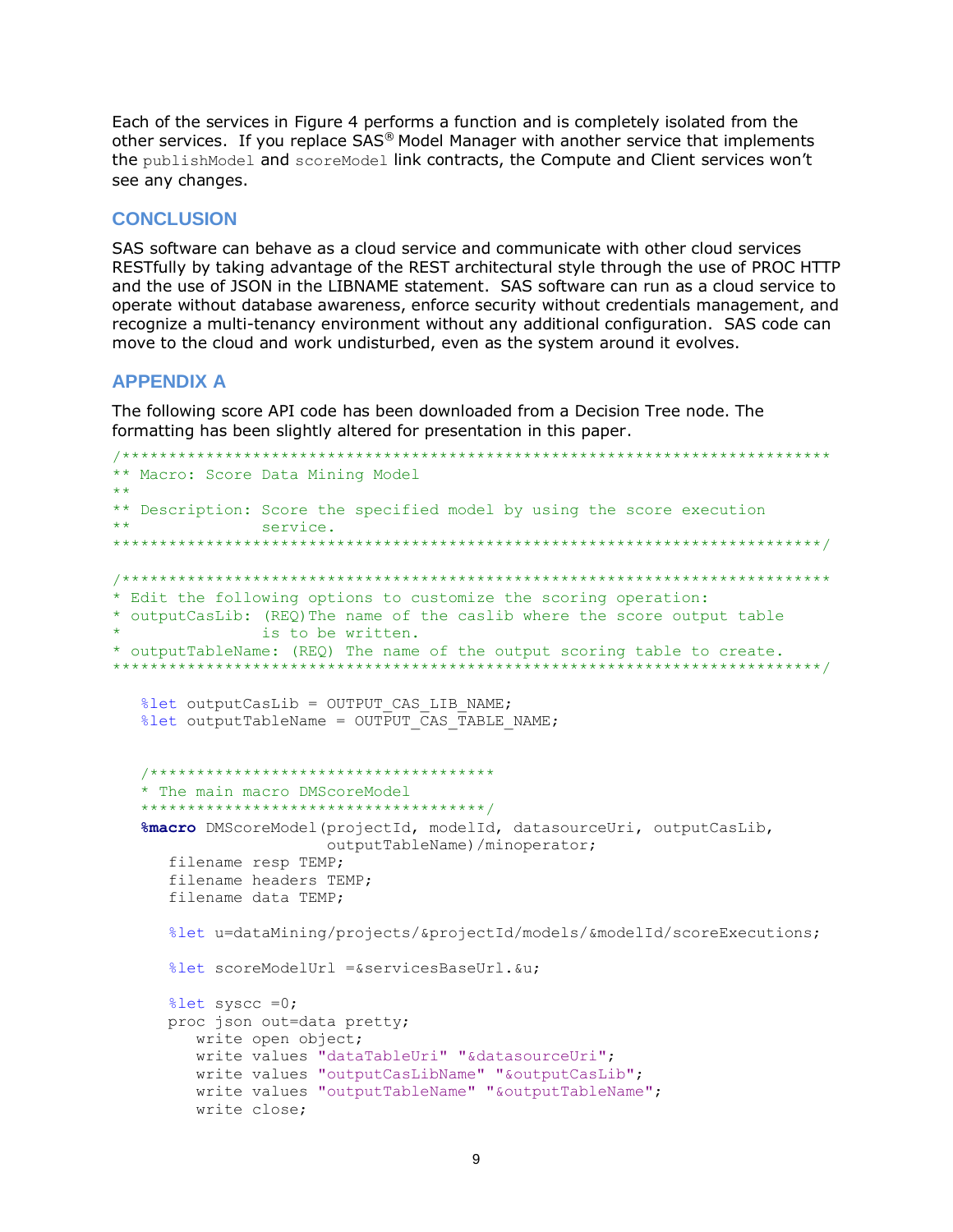```
 run;
      %if %sysevalf(&syscc > 4) %then %do;
         %put ERROR: PROC JSON set an error status code of: &syscc;
         %goto exitM;
      %end;
     %global SYS_PROCHTTP_STATUS_CODE SYS_PROCHTTP_STATUS_PHRASE;
     %let SYS PROCHTTP STATUS CODE=;
     %let SYS PROCHTTP STATUS PHRASE=;
      %let syscc =0;
      proc http
         method="POST"
         OAUTH_BEARER=SAS_SERVICES
         url="&scoreModelUrl"
         in=data
         headerout=headers
         out=resp;
         headers
         "Accept"="application/vnd.sas.score.execution+json"
         "Content-Type"=
"application/vnd.sas.analytics.data.mining.model.score.request+json";
      run;
      %if %sysevalf(&syscc > 4) %then %do;
         %put ERROR: PROC HTTP set an error status code of: &syscc;
         %goto exitM;
      %end;
      %if ^(&SYS_PROCHTTP_STATUS_CODE in (200 201 202)) %then %do;
         %put ERROR: PROC HTTP returned an HTTP status code of:
              &SYS_PROCHTTP_STATUS_CODE - &SYS_PROCHTTP_STATUS_PHRASE;
         %echoFile(resp);
         %goto exitM;
      %end;
      filename mapfile TEMP;
     data null;
         file mapfile;
         put '{';
         put ' "DATASETS": [';
        put ' {';<br>put ' "[
        put ' "DSNAME": "links", ';<br>put ' "TABLEPATH": "/root/
                 "TABLEPATH": "/root/links",';
        put ' "VARIABLES": [';
        put ' {';
        put ' "NAME": "rel", ';
        put ' "TYPE": "CHARACTER", ';
        put ' "PATH": "/root/links/rel", ';
        put ' "CURRENT_LENGTH": 63';
        put ' },';
        put ' {';
put ' "NAME": "href", ';
put ' "TYPE": "CHARACTER", ';
put ' "PATH": "/root/links/href", ';
put ' "CURRENT LENGTH": 2047';
put ' },';
        put ' \{';
```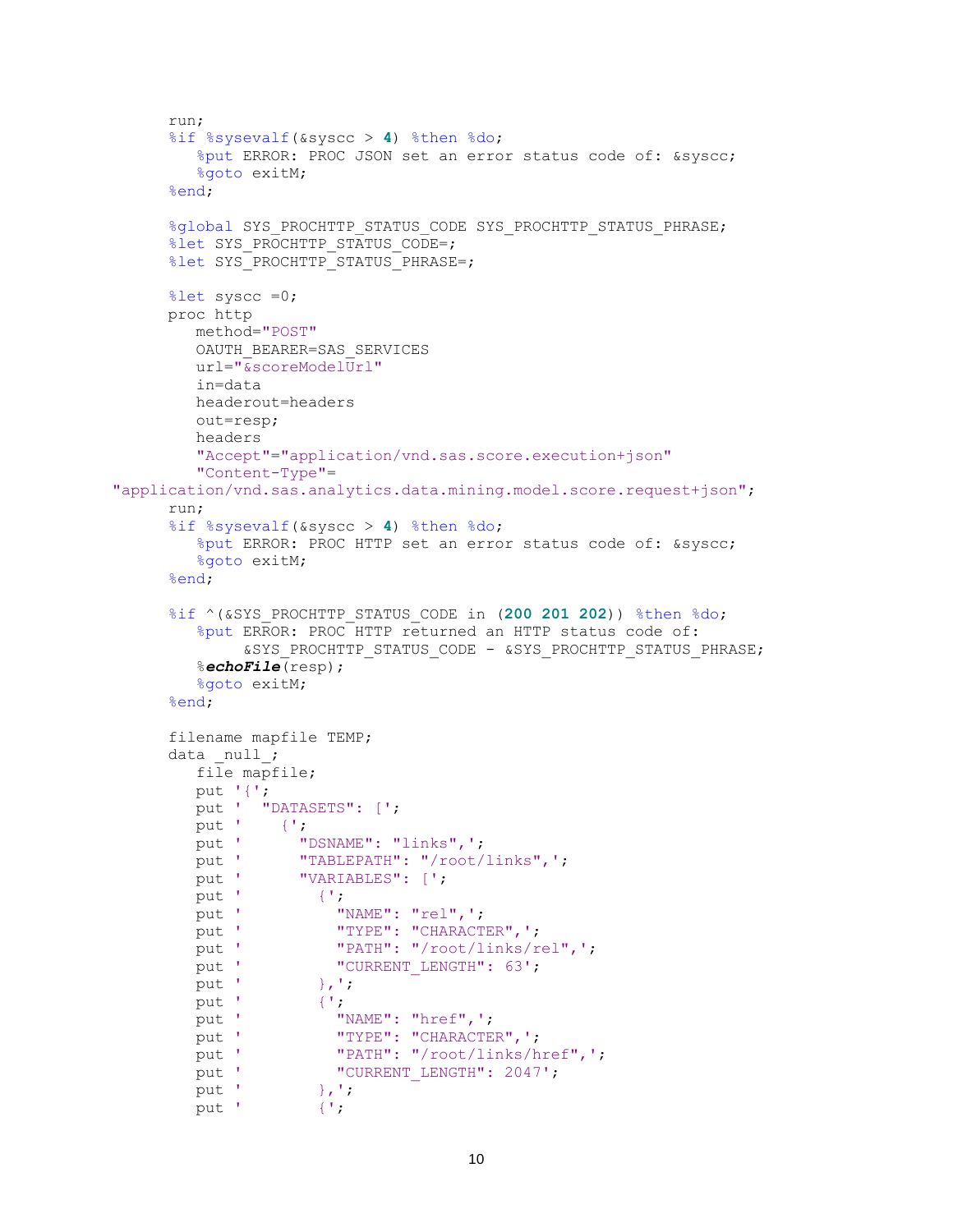```
put ' "NAME": "type", ';
   put ' "TYPE": "CHARACTER", ';<br>put ' "PATH": "/root/links/t
                 "PATH": "/root/links/type", ';
  put ' "CURRENT LENGTH": 255';
  put ' }';
  put ' ]';
  put' } }put ' ]';
   put '}';
 run;
 libname jsonlib JSON fileref=resp map=mapfile;
 %let selfHref =;
 %let selfType =;
data null;
  set jsonlib.links;
      where rel eq 'self';
    call symput("selfHref", href);
    call symput("selfType", type);
 run;
 filename mapfile;
 libname jsonlib;
 libname jsonlib JSON fileref=resp;
 %let scoreExecutionState=;
data null;
   set jsonlib.root;
   call symput ("scoreExecutionState", state);
 run;
 filename resp;
 libname jsonlib;
 /*
 * If the job hasn't completed yet, then start polling the job until it
 * is done or it times out.
 */
 %if "&scoreExecutionState" in ("running" "pending") %then %do;
    %determineJobStatus(&selfHref, &selfType, scoreExecutionState);
    %if %sysevalf(&syscc > 4) %then %do;
       %put ERROR: An error was encountered while determining the job
            status. ErrCode: &syscc;
       %goto exitM;
    %end;
 %end;
 %if "&scoreExecutionState" eq "completed" %then %goto exitM;
 %else
 %if "&scoreExecutionState" in ("running" "pending") %then %do;
    %put WARNING: The job did not complete yet. Its state is:
         &scoreExecutionState;
    %goto exitM;
```

```
11
```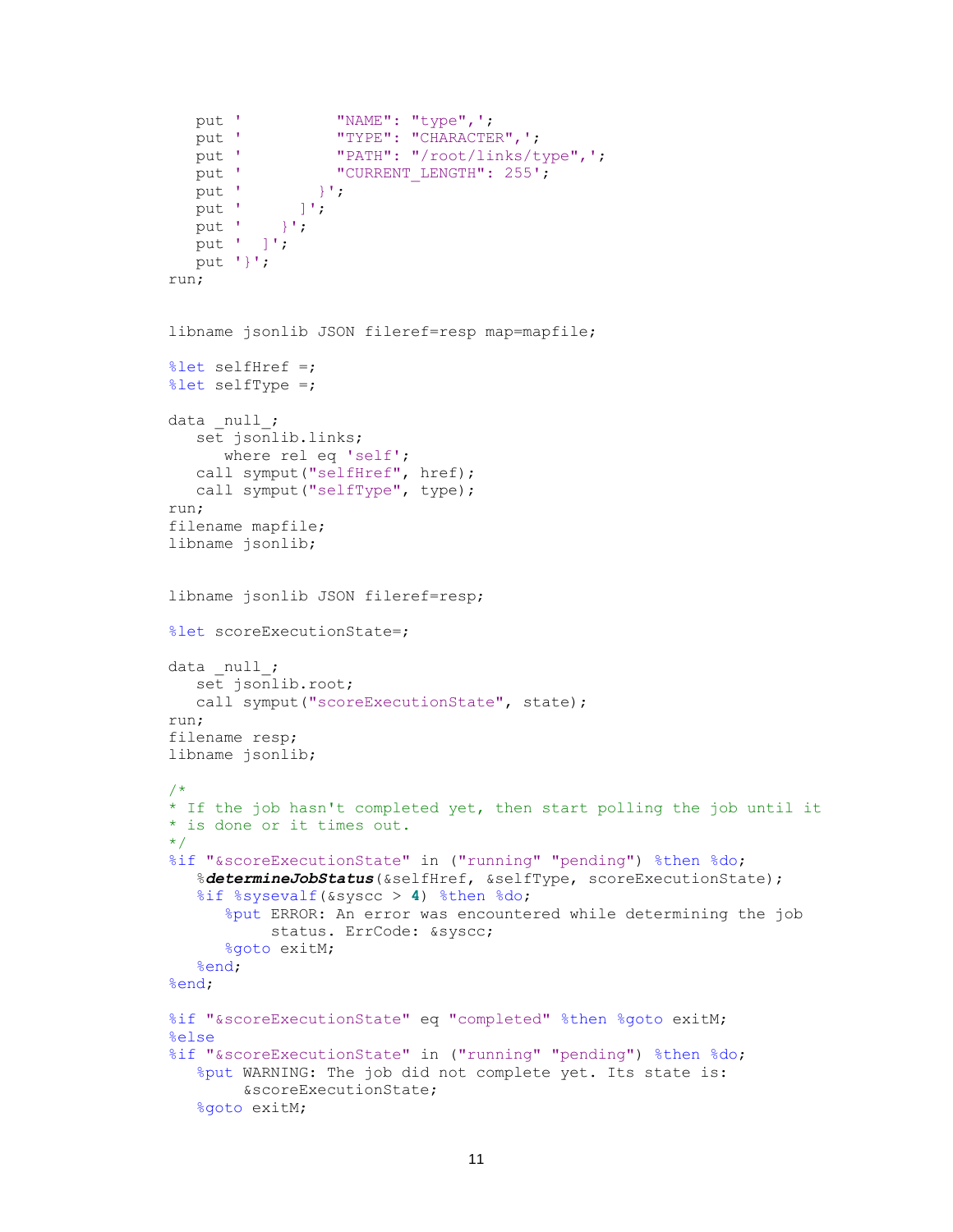```
 %end;
    %else %if "&scoreExecutionState" in ("canceled" "timedOut") %then %do;
       %put WARNING: The job%str(%')s state is: &scoreExecutionState;
       %goto exitM;
    %end;
    %else %do;
       %put ERROR: The job failed. View the job%str(%')s log via the Jobs
           icon in SAS Environment Manager. The job%str(%')s name starts
           with 'The Scoring operation for Data Mining model ...';
       %goto exitM;
    %end;
    %exitM:
 %mend;
 /*************************************
 * Output the file to the log.
 *************************************/
 %macro echoFile(_fileRef);
  data null;
     infile \overline{\&} fileRef;
      input;
     put infile;
    run;
 %mend;
 /*************************************
 * Determine when the job is finished running.
 *************************************/
 %macro determineJobStatus(_jobUri, _mediaType, _rtnVal)/minoperator;
  %let & rtnVal=running;
    /* Poll for a maximum of ~100 seconds */
    %let maxPollingAttempts =100;
   \text{Set} seconds =1;
   %let loopLimit =20;
  \text{Set } i =0; %let operation =JobStatus;
    %let url =&servicesBaseUrl&_jobUri;
    filename resp TEMP;
   %do %while (&i < &maxPollingAttempts);
       %do j=1 %to &loopLimit;
         \text{Set} i = \text{seval}(\&i + \&\text{seconds});%if &i >= &maxPollingAttempts %then %goto exitM;
         data null;
             call sleep(&seconds, 1);
          run;
          proc http
             out=resp
             method="GET"
```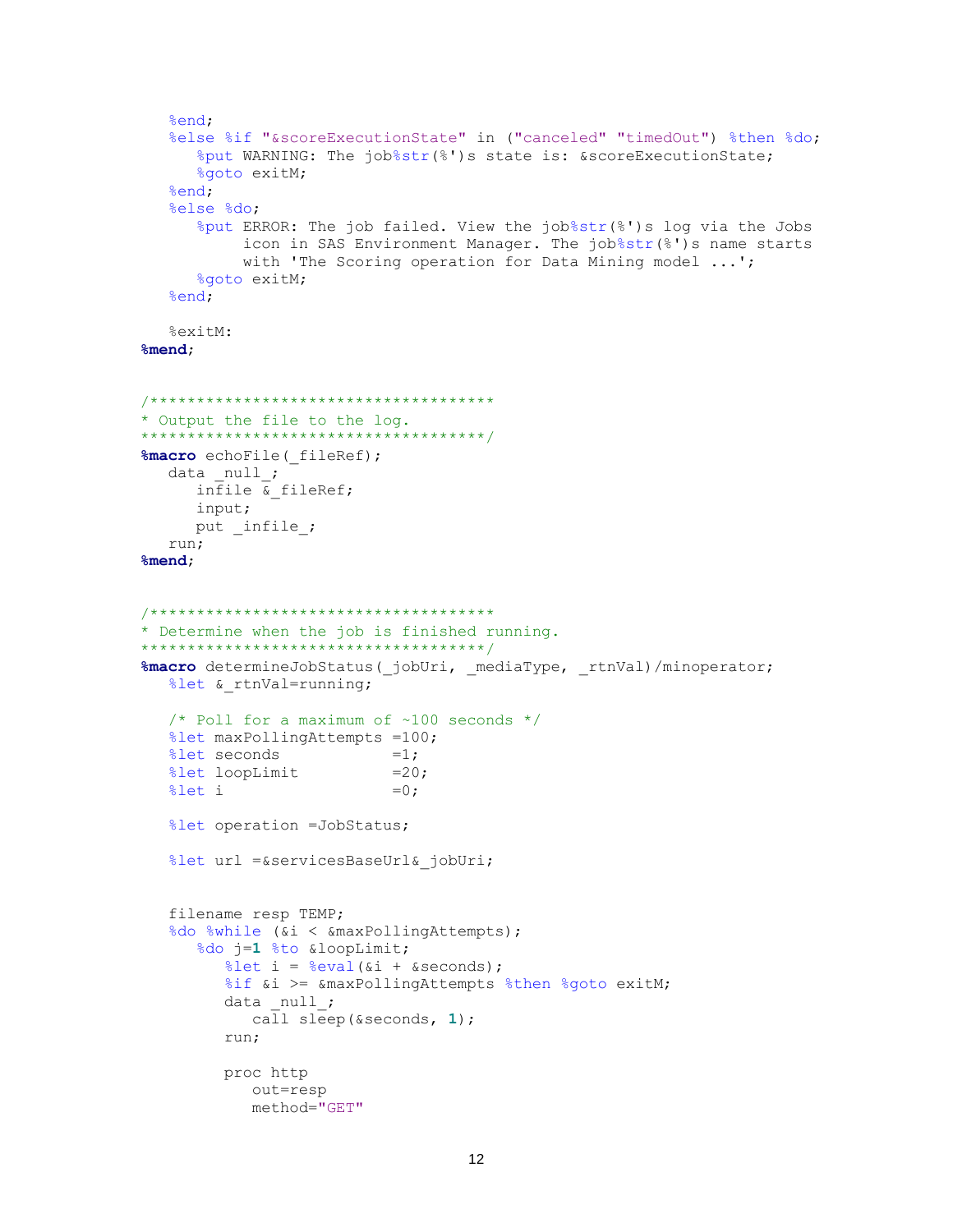```
 OAUTH_BEARER=SAS_SERVICES
                 url="&url"
\mathcal{L} ; and \mathcal{L} is the set of \mathcal{L} headers
                    "Accept"="&_mediaType.+json"
\mathcal{L} ; and \mathcal{L} is the set of \mathcal{L} run;
              %if %sysevalf(&syscc > 4) %then %do;
                 %put ERROR: PROC HTTP set an error status code of: &syscc;
                 %goto exitM;
              %end;
              %if &SYS_PROCHTTP_STATUS_CODE eq 200 %then %do;
                 libname job JSON fileref=resp;
                data null;
                    set job.root;
                   call symput("& rtnVal", trim(state));
                 run;
                 libname job;
                 %if ^("&&&_rtnVal" in ("running" "pending")) %then
                    %goto exitM;
              %end;
              %else %do;
                %let syscc=&SYS_PROCHTTP_STATUS_CODE;
                 %put ERROR: An unexpected HTTP STATUS code of
                     &SYS PROCHTTP STATUS CODE was returned. Exiting.;
                 %goto exitM;
              %end;
          %end;
         %let seconds = %eval (&seconds + 1);
       %end;
       %exitM:
       filename resp;
    %mend;
    /*************************************
    * Obtain the servicesBaseUrl
    *************************************/
    %let servicesBaseUrl =;
   data null;
       length string $ 1024;
      string= qetoption('SERVICESBASEURL');
      call symput('servicesBaseUrl', trim(string));
    run;
   %let projectId = a3b2ff6f-0e10-40c6-b19a-5a8a0f505139%let modelId = 9e4a3d21-2841-4bee-95a3-2895022b793e; %let datasourceUri = /dataTables/dataSources/cas~fs~cas-shared-
default~fs~Public/tables/HMEQ;
    %DMScoreModel(&projectId, &modelId, &datasourceUri, &outputCasLib,
                   &outputTableName);
```